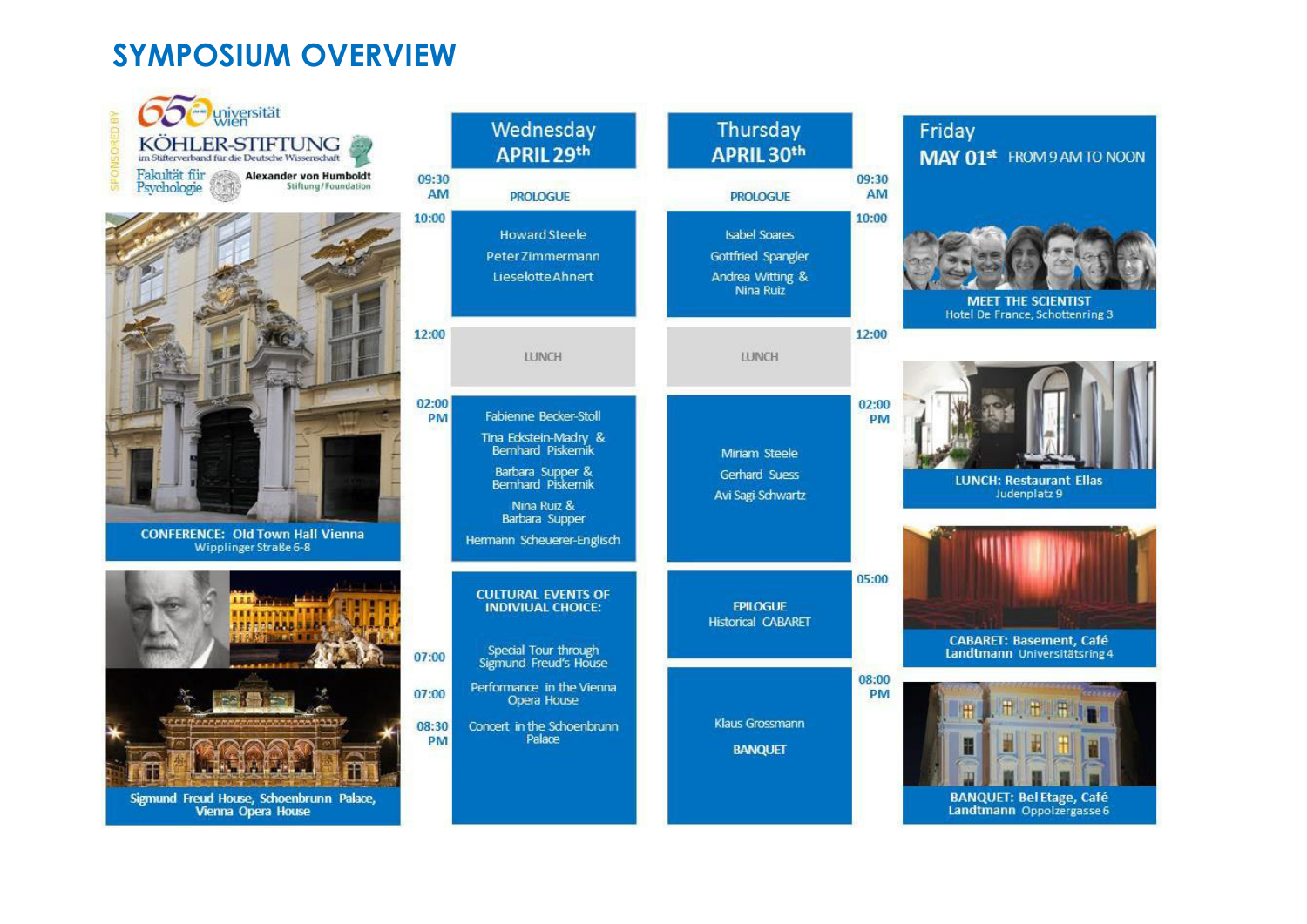#### MORNING

#### 09:30 PROLOGUE

AM Univ.-Prof. Dr. Dr. h.c. Heinz W. Engl (President of the University of Vienna) Celebrating the 650<sup>th</sup> Anniversary of the University of Vienna



Univ.-Prof. DDr. Lieselotte Ahnert (Chair of the Dep. of Developmental Psychology at Faculty of Psychology) Dedicating the symposium to Klaus Grossmann

#### 10:00 MYSTERIES AROUND ATTACHMENTS AND THEIR INNER WORKING MODELS Moderation: Barbara Supper

HO WARD STEE LE [The New School for Social Research in New York City/USA]

#### Observations of stability and change in attachment representations over six years that include the transition to motherhood

This talk will consider research findings showing stable and positive change towards secure attachment relationships in Adult Attachment Interviews obtained during pregnancy expecting a first child, and then again five years later. These results, and others from the London Parent-Child Project, will be discussed in terms of the support they provide for core assumptions of attachment theory.

#### PETER ZIMMERMANN [University of Wuppertal/Germany]

#### Changes in attachment representations in middle childhood and adolescence

Although the attachment system remains activated over the life course, we observe clear developmental changes in the triggers, form and frequency of attachment behaviors in middle childhood and adolescence. This talk will inform about the Late Childhood Attachment Interview (LCAI), as well as concurrent and longitudinal associations with attachment patterns, adjustment and socio-emotional competence.

#### LIE SELOTTE AHNERT [University of Vienna/Austria]

#### Inner Working Models of non-maternal attachment figures

There is no doubt that children additionally form attachments to non-maternal caregivers. However, attempts to translate research outcomes from maternal to non-maternal caregivers (such as fathers, child minders or child care providers in center-based care) failed to explain formation and developmental consequences of the respective attachments. The talk will present a possible approach for a better understanding of the variation and deviation.

#### 12:00 LUNCH

Location: Restaurant ELLAS, Judenplatz 9, 1010 Vienna

#### **AFTERNOON**

#### 02:00 CHALLENGES IN EARLY DEVELOPMENT AND HOW THEY ARE LINKED TO PM ATTACHMENTS, PART I: OUT OF-HOME CARE

Moderation: Andrea Witting

#### FABIENNE BECKER-STOLL [IFP Munich/Germany]

#### Die Bedeutung von Bindung in der frühkindlichen Bildung und Entwicklung [The importance of attachments in early education and development]

Although today's view of children portravs them as quite competent and active, children also appear to be vulnerable and dependent on adults who are willing to invest into child care throughout the first years of life. The present paper deals with the question as to whether and how the accumulated knowledge of the attachment theory and research has successfully informed concepts and practices of early education. Especially in public care, it seems to be quite complicated to understand why it is so important to meet the emotional needs of young children when education is in focus at the same time.

#### TINA ECKSTEIN-MADRY & BERNHARD PISKERNIK [University of Vienna] Erzieherinnen-Kind-Bindungen und ihre Bedeutung für die kindliche Stressregulation [Child-care provider attachments in child care centers and their importance for child stress regulation]

One of the most exciting and stressful challenges for a child is to be taken to out-of-home care early in life. This talk will explore changes in the stress reactivity of children who were enrolled into child care centers, will focus on child-care provider attachments and will analyze their impact on child stress reactivity.

### 03:15 CHALLENGES IN EARLY DEVELOPMENT AND HOW THEY ARE LINKED TO ATTACHMENTS, PART II: FATHER FIGURES AND THE FAMILY

Moderation: Andrea Witting

BARBARA SUPPER & BERNHARD PISKERNIK [University of Vienna/Austrial]

#### Vater-Kind-Bindung in unterschiedlichen Partnerschaftskonstellationen [Father-child-attach-ments in different partnership constellations]

One of the unproven statements about fathering says that men are not contra-prepared for raising children, although they are not really well prepared for it either. This suggests that fatherhood may be sensitive to the context in which it takes place. This talk therefore explores fathers in different partnership constellations and delineates different qualities of father-child attachments.

#### NINA RUIZ & BARBARA SUPPER [University of Vienna/Austria]

#### Father-child-attachments and time spent together

This talk deals with the assumption, that investment into spending time with children seems highly contextual in fathers, whereas mothers are normally highly motivated to care for their children and assume an obligation to do so. We will demonstrate paternal investment in children showing heightened demands for care, as it is the case in preterm children, and how fathers spent their times, and adjust them to child needs.

#### 04:15 HERM ANN SC HEUERE R -ENG LISC H [Catholic Welfare Organization, Regensburg]

#### Bindungen stärken: Ein Credo in der Familien- und Erziehungsberatung [Making attachments stronger: A creed in family and educational counselling]

This talk focuses on intervention research, using the STEEP-Intervention Program in three major cities in Germany to demonstrate how and under which conditions this intervention has persuaded supporting young mothers and their infants to strengthen secure and to hinder disorganized attachments.

#### 05:00 END OF SESSIONS

#### EVENING - CULTURAL EVENTS OF INDIVIDUAL CHOICE

- 07:00 VIENNA OPERA HOUSE: DON PASQUALE (GAETANO DONIZETTI) Location: Vienna Opera House, Opernring 2, 1010 Vienna
- 07:00 SPECIAL TOUR THROUGH SIGMUND FREUD'S HOUSE Location: Sigmund Freud Museum, Berggasse 19, 1090 Vienna

#### 08:30 SCHOENBRUNN PALACE EVENING CONCERT

PM Location: Orangery at Schoenbrunn Palace, Schönbrunner Schloßstraße 47, 1130 Vienna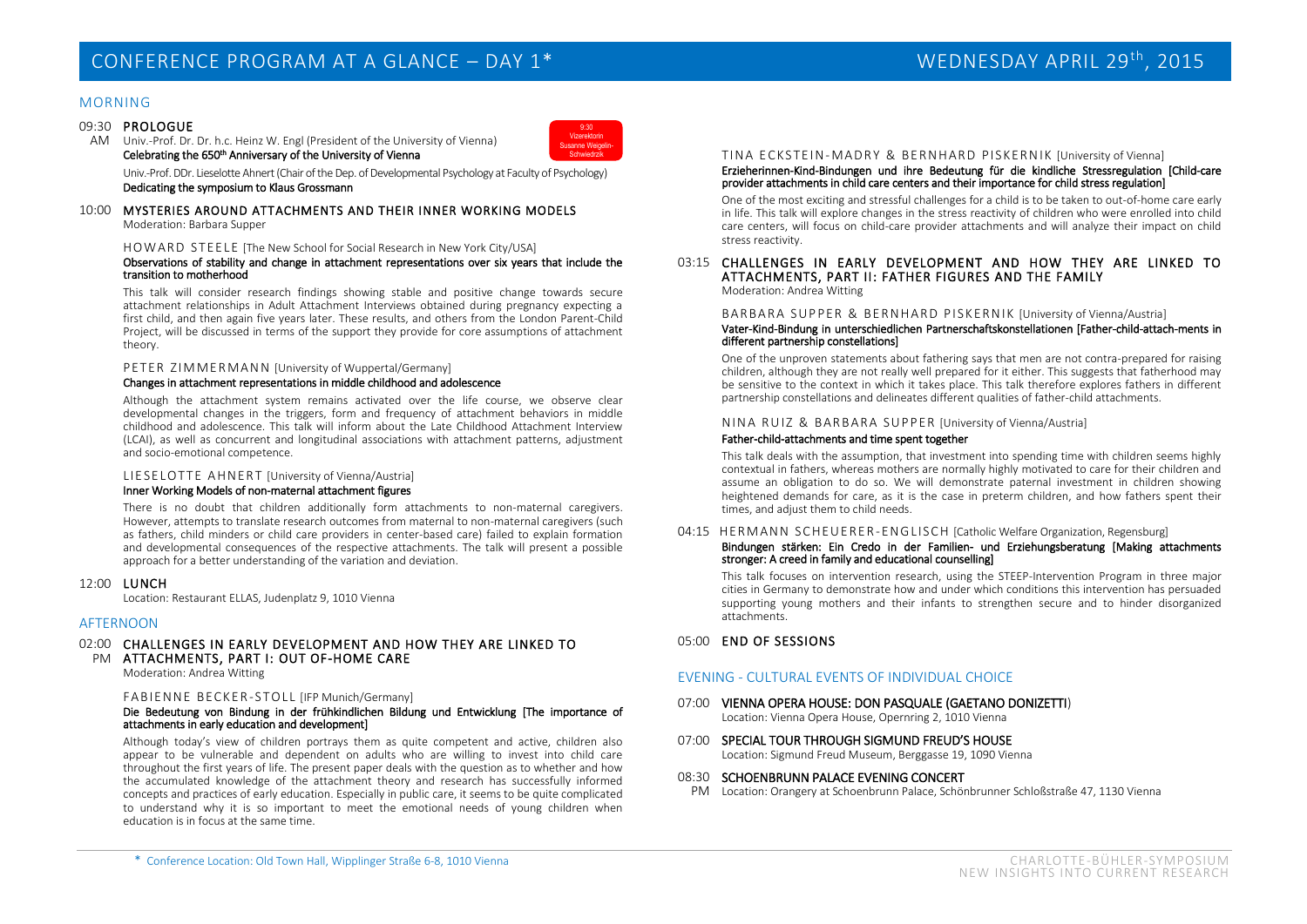## CONFERENCE PROGRAM AT A GLANCE – DAY 2\* THURSDAY APRIL 30<sup>th</sup>, 2015

#### MORNING

#### 09:30 PROLOGUE

AM Prim. Dr. Klaus Vavrik (Head of the Austrian League for Child Mental Health) Kindergesundheit mit Beziehungsqualität verknüpfen

Mag. Hedwig Wölfl (Head of the Child Protection Centre "Die Möwe" in Vienna) Bindungsförderung in Wien

#### 10:00 IF ATTACHMENTS DO NOT EVOLVE AS THEY SHOULD

Moderation: Tina Eckstein-Madry

 IS ABE L S OA RES [University of Minho/Portugal] Attachment disturbances in high-risk children

Institutional care remains, unfortunately, an intervention for children whose parents, for various reasons, are unwilling or unable to care adequately for them. Indeed, much research chronicles a variety of mental health difficulties that plague institutionally reared children, including symptoms of attachment disturbances. Based on studies conducted with Portuguese institutionally reared children, this talk will present evidence about the contribution of both early pre-admission experiences and institutional caregiving quality on children's disturbed attachment behavior and other emotional and behavioral disorders.

#### GOT TFR IED S PAN G LER [University of Erlangen-Nuremberg/Germany] Attachments in foster children

Foster children can be clearly regarded as a high-risk group in developing attachments. Thus, over the first year after placement, symptoms of attachment disorder were still heightened, as were symptoms of internalizing and externalizing behavioral problems, even though foster children often have increased attachment security towards their foster mothers. This talk will provide evidence to show that regulations in attachment behaviors and the associated brain reactivity differ in foster children, which points to psychopathological pathways in forming attachments.

#### ANDREA WITTING & NINA RUIZ [University of Vienna/Austria] Bindungsbeziehungen bei Frühgeborenen [Attachments in preterm children]

Preterm children are described as vulnerable, therefore the parenting of mothers and fathers of these children may differ from parents with full-term children, which in turn, may cause systematic differences in the formation of attachments. The research background has so far, however, delivered controversial results. The talk will inform about a data base on mother- and father attachments to preterm children as opposed to their full-term counterparts.

#### 12:00 LUNCH

Location: Restaurant ELLAS, Judenplatz 9, 1010 Vienna

#### AFTERNOON

#### 02:00 THE POWER OF CORRECTING AND REPAIRING ATTACHMENTS

PM Moderation: Nina Ruiz

MIRIAM STEELE [The New School for Social Research, NYC/USA]

#### Observations of an intervention aimed at promoting secure attachments: Group Attachment Based Intervention in risk families

This talk will summarize findings from the Group Attachment Based Intervention with vulnerable parents in New York City, where increasing reflective functioning in parents and promoting attachment security in children are central goals. Video illustrations of the clinical work and research assessments reveal the sound and look of parents and children demonstrating their newly established security.



#### GERHARD SUESS [University of Applied Science, Hamburg/Germany] Attachment interventions in risk families

This talk focuses on intervention research, using the STEEP-Intervention Program in three major cities in Germany to demonstrate how and under which conditions this intervention has persuaded supporting young mothers and their infants to strengthen secure and to hinder disorganized attachments.

#### AVI SAGI-SCHWARTZ [University of Haifa, Israel]

#### New meaning and hope in life as healing systems: The story of Holocaust survivors

This talk will address issues of extreme trauma and loss that children experienced under atrocious circumstances. The discussion draws on our programmatic research with three generations of the Holocaust from the respective roles of attachment, vulnerability, resilience and social networks in trauma transmission and healing.

#### 04:00 END OF SESSIONS

#### EPILOGUE

#### 05:00 HISTORICAL CABARET

Location: Theater-Tribüne, Basement of Café Landtmann, Universitätsring 4, 1010 Vienna

The symposium will end with a CABARET which originated in 1929, when the Buehler team hosted the Inaugural Congress of the German Society of Psychology in Vienna, and performed scenes about the situation of psychology around that time. The revised version of this CABARET now consists of five of the old scenes having been adjusted in order to present some topics of the attachment research which have been both carried out and supervised by Klaus Grossmann and his wife. The CABARET addresses the evolutionary legacy of the attachment system, the landmark projects of the Grossmanns and how to find young scholars to continue with attachment research. In addition, important detailed issues are also focused on, for example, how attachment can be measured and what attachment really means for child stress regulation. The entire staff of the Developmental Department of the Faculty of Psychology will perform these pieces of entertainment in the basement of Café Landtmann where the "Theater Tribüne" is located. It is known as the oldest, still existing small stage area in Vienna which opened in 1953.

#### 07:00 END OF CABARET

#### EVENING

#### 08:00 SOCIAL EVENT

PM Location: Landtmann's Bel-Etage (Café Landtmann), Entrance: Oppolzergasse 6, 1010 Vienna

#### KLAUS GROSSMANN

Final remarks: Attachment research in retrospect and with good prospects

#### BANQUET

\* Conference Location: Old Town Hall, Wipplinger Straße 6-8, 1010 Vienna CHARLOTTE-BÜHLER-SYMPOSIUM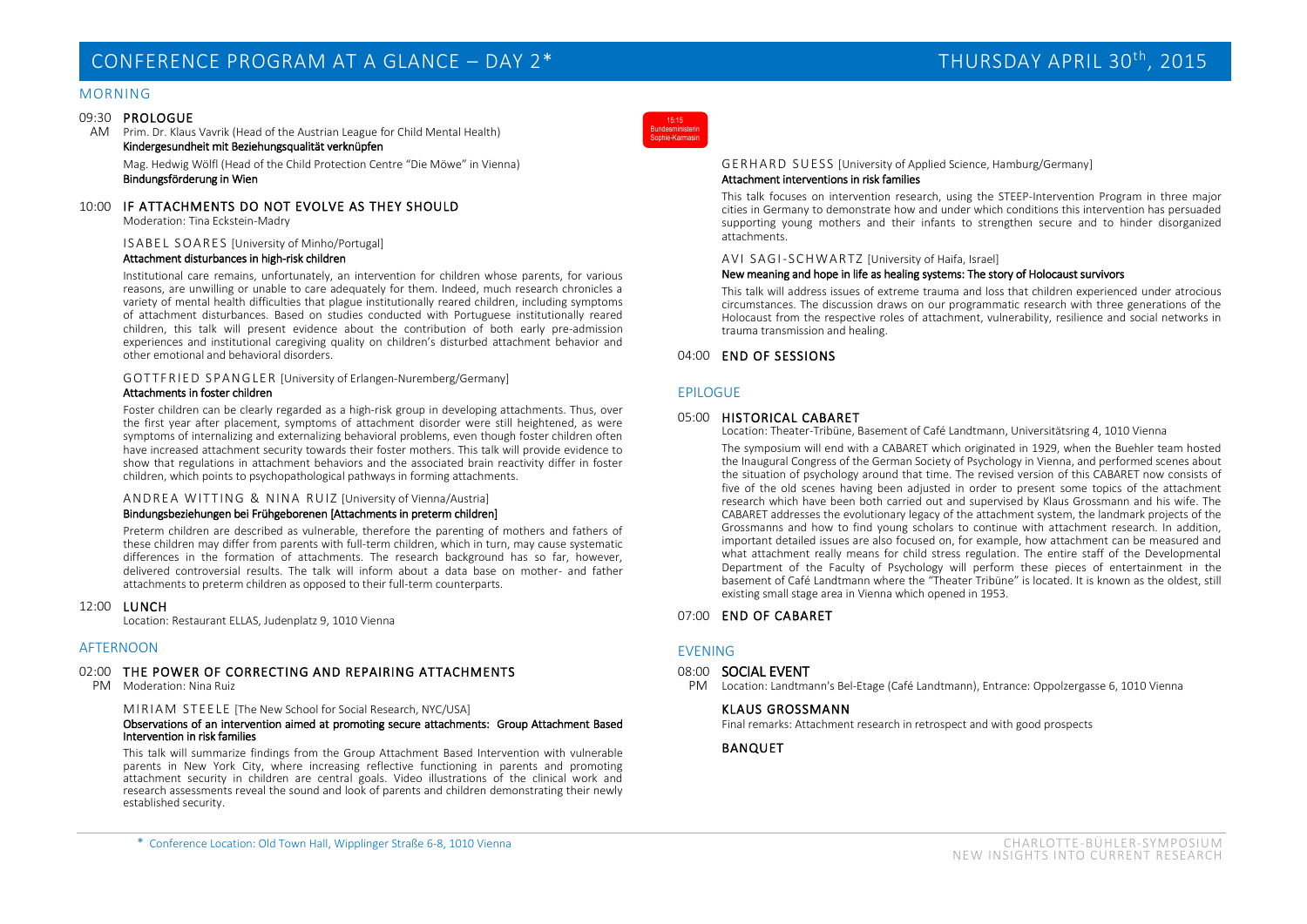#### MEET THE SCIENTISTS

These meetings are designed to provide an opportunity for a small number of participants of the symposium to come together in a setting that promotes opportunities to deepen selected issues of attachment research. Separately from each other, some of the speakers will facilitate informal discussions allowing participants to present their questions and gain new perspectives.



#### 09:00 HERMANN SCHEUERER-ENGLISCH AM [Catholic Welfare Organization, Regensburg/Germany]

 GERHARD SUESS [University of Applied Science, Hamburg/Germany]

10:00 KARIN & KLAUS GROSSMANN [University of Regensburg/Germany]

> MIRIAM & HOWARD STEELE [The New School for Social Research, NYC/USA]

ISABEL SOARES [University of Minho/Portugal]





#### FREQUENTLY ASKED QUESTIONS

#### WHAT CONNECTS CHARLOTTE BÜHLER TO THE UNIVERSITY OF VIENNA?

Charlotte Bühler (born as Malachowski in 1893) was raised in an upper-class Jewish family in Berlin. She studied philosophy, psychology and pedagogy in Freiburg, Berlin and Kiel, and attained her Ph.D. in Dresden where she also met Karl Bühler, whom she later married. After her husband became a full professorship at the Philosophical Faculty at the University of Vienna in 1922, Charlotte joined him with their two children in 1923, in order to help him to build up the Department of Psychology.

Charlotte Bühler was the second female around that time who was accepted as associate professor at the Philosophical Faculty. Her research was concerned with development in early childhood, which she later integrated into developmental theories throughout the life span. Consequently, her contribution to the field of developmental psychology is highly acknowledged until today, even though her awareness that attachments are the vehicles driving development only emerged at the very end of her career.

#### HOW DID RECENT VIENNA DEVELOPMENTAL PSYCHOLOGY INCLUDE ATTACHMENT THEORY INTO ITS RESEARCH PROGRAM?

Vienna developmental psychology deals with development throughout the preschool years. It grounds its research on the principle of attachment theory that an infant needs to develop attachments for the child's successful social and emotional development, and in particular to learn how to effectively regulate emotions.

In more detail, we thus are dealing with variations of attachment experiences in children and how they affect different developmental domains, such as languages and cognitive competencies, social interactions and stress regulation. In doing so, our research on the variations of attachments is specifically oriented to a child's non-maternal attachment figures including preschool teachers, child minders and caregivers in public child care, as well as fathers.

#### WHY DO WE DEDICATE THIS SYMPOSIUM TO THE 80TH BIRTHDAY OF KLAUS GROSSMANN?

Klaus Grossmann was the first researcher who brought the idea of attachment theory to central Europe where he and his wife, Karin, carried out several landmark projects. Throughout their careers, the Grossmann's have demonstrated the power of programmatic research, observations and longitudinal analyses.

They have supported many scholars studying attachment in Germany, Austria, Switzerland, and around the world with great generosity. They mentored generations of students and colleagues, so that they could make their own original contribution to this important field in the development of children and across the life span. It is our pleasure to reward this contribution by presenting new insights into current attachment research through this symposium. Happy Birthday!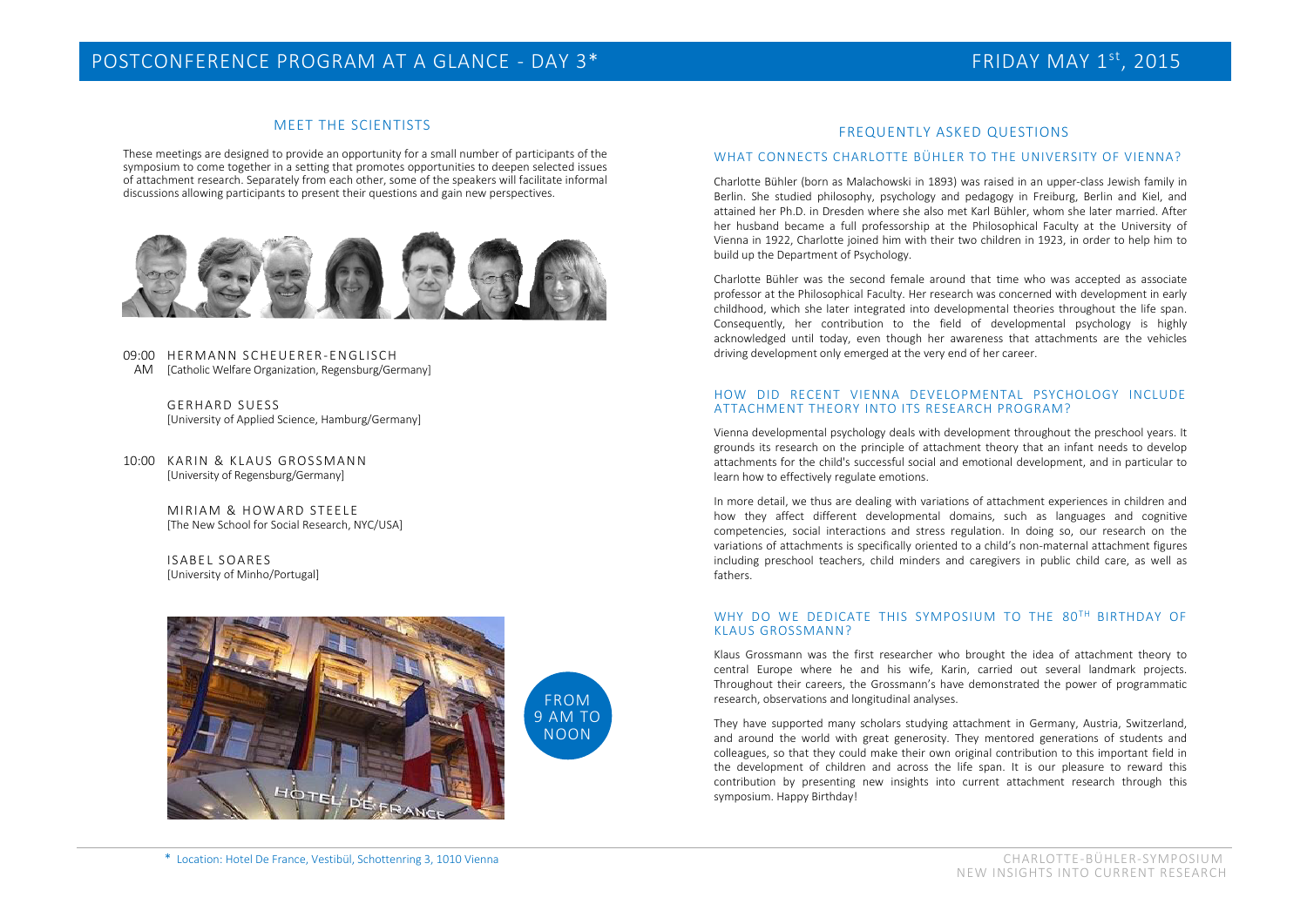

#### COMPANIONS & FRIENDS

#### HOWARD & MIRIAM STEELE

Professors and directors of the Center for Attachment Research (CAR) in the New School for Social Research. H.S. also serves as an honorary senior lecturer in psychology at University College London and as a consultant on attachment research at the Clinic for Dissociative Studies in London, and is the founding and senior editor of the quarterly international journal Attachment and Human Development. M.S. is also director of Clinical Training. Her work demonstrates the importance of parental states of mind in the development of their children. Their research activities focus on attachment across the life cycle and generations, including lowrisk normative and high-risk clinical populations.

#### ISABEL SOARES

Professor and president of the School of Psychology at the University of Minho, where she also coordinates the Attachment Research Group/GEV. L.S. investigates children's attachment disordered behaviors using a multilevel approach considering GXE and the role of neural activity in distinct groups of institutionally reared children with autism disorder and with Williams Syndrome. She is also interested in the efficacy of Video-feedback Intervention to promote positive parenting and sensitive discipline in high-risk mothers and their children.

#### LIESELOTTE AHNERT

Professor and Co-Director of the Institute of Applied Psychology: Health-Development-Intervention; head of the department of Developmental Psychology. Her research is concerned with interactions and attachments in infancy, early social and emotional development in different contexts, including out-of-home care. Over the last years, LAH has been most interested in the developmental consequences (such as stress reactivity, emotional regulation and social cognition) of child attachments to nonmaternal caregivers (such as care providers in child care centers, child minders, and also newly, fathers), as well as epigenetic processes on gene expression and attachments.



#### ABRAHAM ( AVI) SAGI-SCHWARTZ

Professor of Psychology and Child Development, Director of the Center for the Study of Child Development, and Head of the International Program in Child Development for Developing Countries at the University of Haifa, Israel. A.S.-S. has studied attachment in different contexts (such as kibbutzim), across the life span and across cultures contributing to basic tenets of attachment theory. His research about socio-emotional developments and adaptations under extreme life adversities is well-known and highly recognized.





GOTTFRIED SPANGLER Professor at the University of Erlangen-Nuremberg and head of the Department of Developmental Psychology, Germany



PETER ZIMMERMANN Professor at the University of Wuppertal and head of the Department of Developmental Psychology, Germany



FORMER SCHOLARS AND FOLLOWERS

FABIENNE BECKER-STOLL Director of the State Institute on Early Childhood Research (IFP) and honorary Professor at LMU University in Munich, Germany



G E R H A R D S U E S S University of Hamburg in Regensburg, Germany Germany



Professor at the Department Residency director of the of Social Work of the Applied Catholic welfare organization in H. SCHEUERER-ENGLISCH

#### YOUNG SCIENTISTS FROM THE VIENNA ATTACHMENT LAB





BARBARA SUPPER TINA ECKSTEIN-MADRY ANDREA WITTING NINA RUIZ







**BERNHARD PISKERNIK**